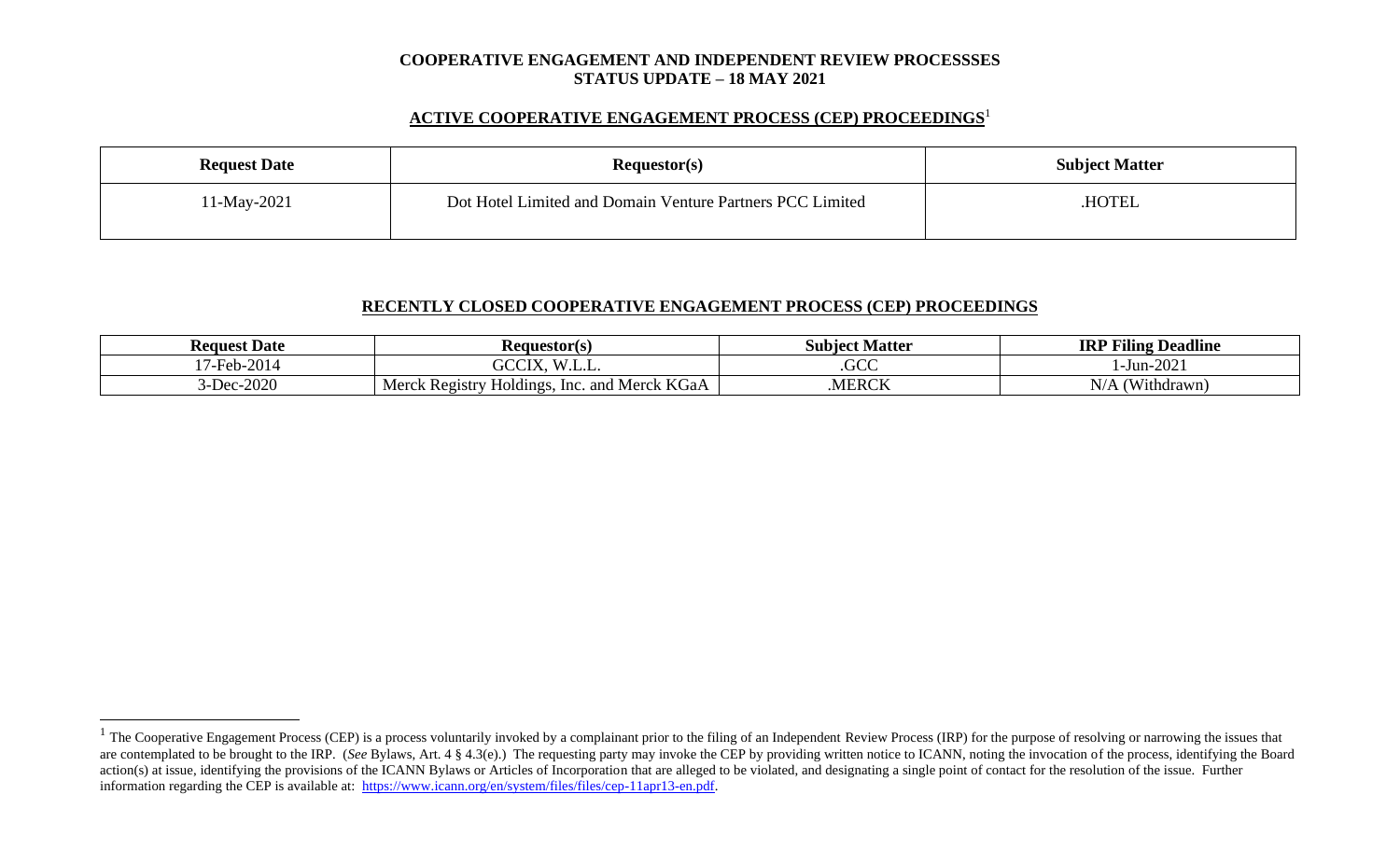### **COOPERATIVE ENGAGEMENT AND INDEPENDENT REVIEW PROCESSSES STATUS UPDATE – 18 May 2021**

# **ACTIVE INDEPENDENT REVIEW PROCESS (IRP) PROCEEDINGS** 2

| Date ICANN<br><b>Received</b><br>Notice of<br><b>IRP</b> | Date IRP<br>Commenced<br>by ICDR | <b>Requestor</b>                                                            | <b>Subject</b><br><b>Matter</b> | <b>Status</b>                                                                            |
|----------------------------------------------------------|----------------------------------|-----------------------------------------------------------------------------|---------------------------------|------------------------------------------------------------------------------------------|
| 14-Nov-2018                                              | 26-Nov-2018                      | Afilias Domains No. 3 Limited<br>https://www.icann.org/resources/pages/irp- | .WEB                            | Panel Selection: Full Panel confirmed on 20 August 2019.                                 |
|                                                          |                                  | afilias-v-icann-2018-11-30-en                                               |                                 | Materials: Written submissions, Declaration(s), and Scheduling Order(s) are posted here. |
|                                                          |                                  |                                                                             |                                 | Hearing(s): Merits hearing took place on 3-11 August 2020.                               |
| 18-Nov-2019                                              | 16-Dec-2019                      | Fegistry, LLC, Minds + Machines Group,                                      | <b>HOTEL</b>                    | Panel Selection: Two Panelists have been selected.                                       |
|                                                          |                                  | Ltd., Radix Domain Solutions Pte. Ltd.,                                     |                                 |                                                                                          |
|                                                          |                                  | and Domain Ventures Partners PCC                                            |                                 | Materials: Written submissions, Declaration(s), and Scheduling Order(s) are posted here. |
|                                                          |                                  | Limited                                                                     |                                 |                                                                                          |
|                                                          |                                  | https://www.icann.org/resources/pages/irp-                                  |                                 | $Hearing(s)$ : No hearings are currently scheduled.                                      |
|                                                          |                                  | fegistry-et-al-v-icann-hotel-2019-12-20-en                                  |                                 |                                                                                          |
| 25-Feb-2020                                              | 26-Feb-2020                      | Namecheap, Inc.                                                             | .ORG                            | Panel Selection: Full Panel confirmed on 14 July 2020.                                   |
|                                                          |                                  | https://www.icann.org/resources/pages/irp-                                  | .INFO                           |                                                                                          |
|                                                          |                                  | namecheap-v-icann-2020-03-03-en                                             | .BIZ                            | Materials: Written submissions, Declaration(s), and Scheduling Order(s) are posted here. |
|                                                          |                                  |                                                                             |                                 | Hearing(s): No hearings are currently scheduled.                                         |

<sup>&</sup>lt;sup>2</sup> IRP is intended to hear and resolve Disputes for the following purposes: (i) ensure that ICANN does not exceed the scope of its Mission and otherwise complies with its Articles of Incorporation and Bylaws; (ii) empower the global Internet community and Claimants to enforce compliance with the Articles of Incorporation and Bylaws through meaningful, affordable and accessible expert review of Covered Actions (as defined in § 4.3(b)(i)); (iii) ensure that ICANN is accountable to the global Internet community and Claimants; (iv) address claims that ICANN has failed to enforce its rights under the IANA Naming Function Contract (as defined in Section 16.3(a)); (v) provide a mechanism by which direct customers of the IANA naming functions may seek resolution of PTI (as defined in Section 16.1) service complaints that are not resolved through mediation; (vi) reduce Disputes by creating precedent to guide and inform the Board, Officers (as defined in Section 15.1), Staff members, Supporting Organizations, Advisory Committees, and the global Internet community in connection with policy development and implementation; (vii) secure the accessible, transparent, efficient, consistent, coherent, and just resolution of Disputes; (viii) lead to binding, final resolutions consistent with international arbitration norms that are enforceable in any court with proper jurisdiction; and (ix) provide a mechanism for the resolution of Disputes, as an alternative to legal action in the civil courts of the United States or other jurisdictions. (*See* Bylaws, Art. 4, § 4.3)